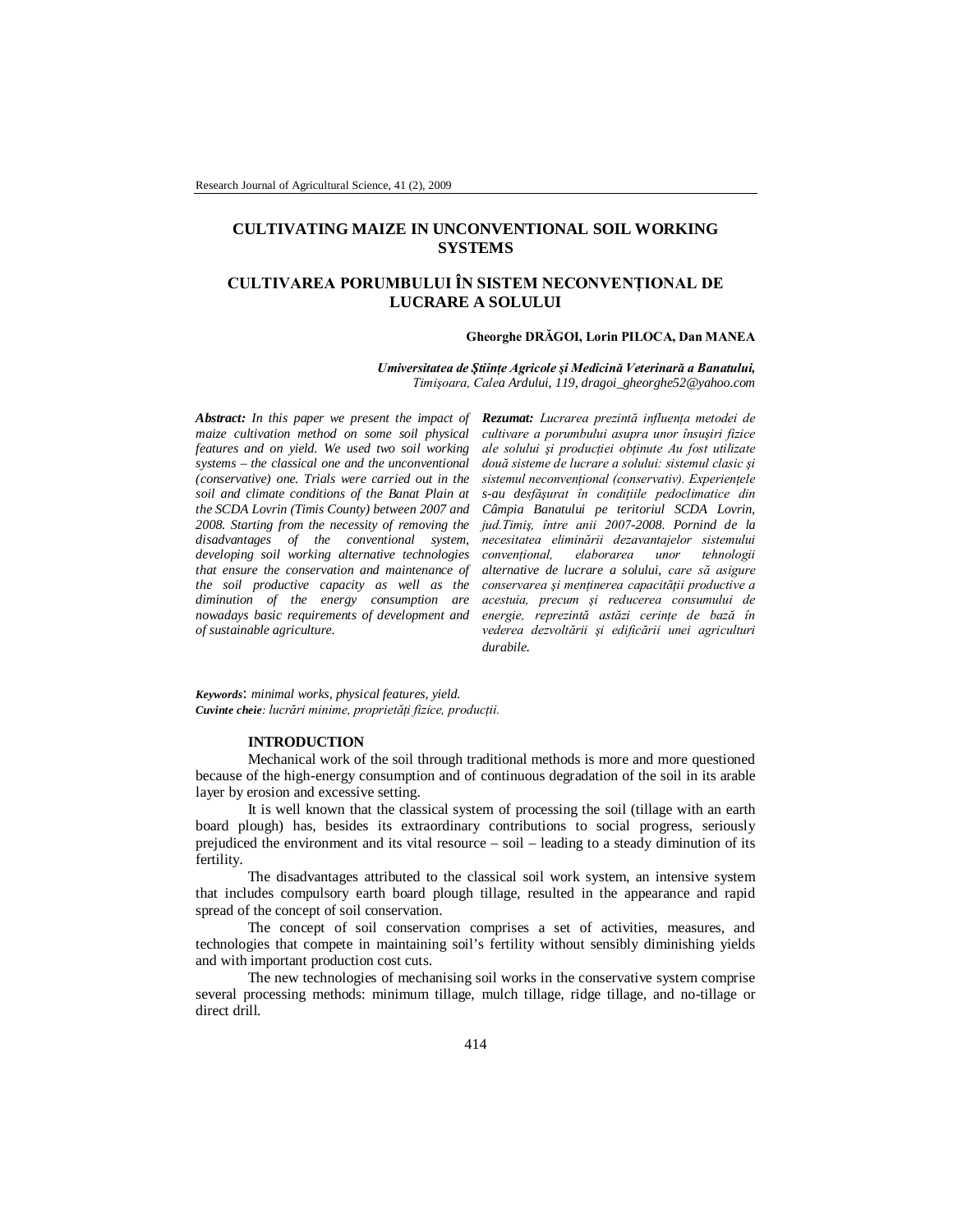#### **MATERIAL AND METHOD**

Data included in this paper are based on the experimental and production fields at the S.C.A. Lovrin (District of Timiş).

S.C.A. Lovrin is located in the north-western part of the Banat, 45 km from Timișoara, its geographical position being defined by  $45^{\circ}57'$  northern latitude and  $20^{\circ}44'$ eastern longitude.

The lands of the Station are part of the Mureşului Plain, its relief being generally, plane, with altitudes between 86-92 m above the Adriatic Sea level. Ground water is 0.5-5 m deep in the soil, the highest levels being in April-May and the lowest ones early in winter.

The climate is specific to the Banat's Plain, more open to western winds and to the influence of the Mediterranean and Atlantic currents, which makes it moister.

Experimental plots were set on a typical chernozem, weakly gleyied, with a pH in the arable layer (0-27 cm) of 6.9 and a humus content of 3.55%.

The profile of the typical chernozem weakly gleyied weakly demi-carbonated, medium clayey argyle/medium clayey argyle on medium fine carbonate loess deposits is of the Ap-Amk-Ack-Cca-Cgo type.

Climate conditions between 2007-2008 was characterised by annual averages between  $10.5^{\circ}$ C and  $12.4^{\circ}$ C, while rainfall ranged between 395.8 mm and 585.9 mm.

In the experimental setting we tested the following variants:

Classical system:

- V<sub>1</sub> (control) – tillage (depth = 20 cm) with a PP-4(3)-30 plough + harrowing (two times) with a GD-3.2 disk harrow.

-  $V_2$  – tillage with a PRP-3-35 reversible plough + harrowing with a GRC-2.5 combined rotating harrow

Unconventional system:

 $-V_3$  – heavy disking with a GD-6.4 disk harrow (two times);

 $-V_4$  – harrowing with a GD-6.4 harrow + GRC-2.5 combined rotating harrow;

 $-V_5 - GRC-2.5$  combined rotating harrow (two times);

 $-V_6$  – direct drill.

### **RESULTS AND DISCUSSION**

Physical, physical and mechanical, and hydro-physical features of the soil determine the limits of the physical and edaphic environment within which physical and chemical plant maintenance and nutrition occur, i.e. the porous and poly-phase environment in which both the three phases (solid, liquid, and gaseous) and the intermediary phases resulted from biological and physical and chemical activities intertwine.

Cultivation technologies influence the main physical features (bulk density Da, total porosity PT, setting degree GT) as well as yields.

|              | Influence of soil working system on bulk density (Da, $g/cm3$ ) |      |                |           |         |      |  |  |
|--------------|-----------------------------------------------------------------|------|----------------|-----------|---------|------|--|--|
|              | Soil working system                                             |      |                |           |         |      |  |  |
| Depth $(cm)$ | Classical                                                       |      | Unconventional |           |         |      |  |  |
|              | $V_{1}$                                                         | V,   | V <sub>3</sub> | $\rm V_4$ | $V_{5}$ | V,   |  |  |
| $0 - 10$     | 1,18                                                            | 1,21 | 1,31           | 1,30      | 1,27    | 1,30 |  |  |
| $10-20$      | 1,32                                                            | 1,33 | 1,36           | 1,37      | 1,39    | 1,35 |  |  |
| $20-40$      | 1.44                                                            | 1,37 | 1,41           | 1,46      | 1.44    | 1,41 |  |  |
| $40 - 60$    | 1,42                                                            | 1.44 | 1,45           | 1,47      | 1,43    | 1,46 |  |  |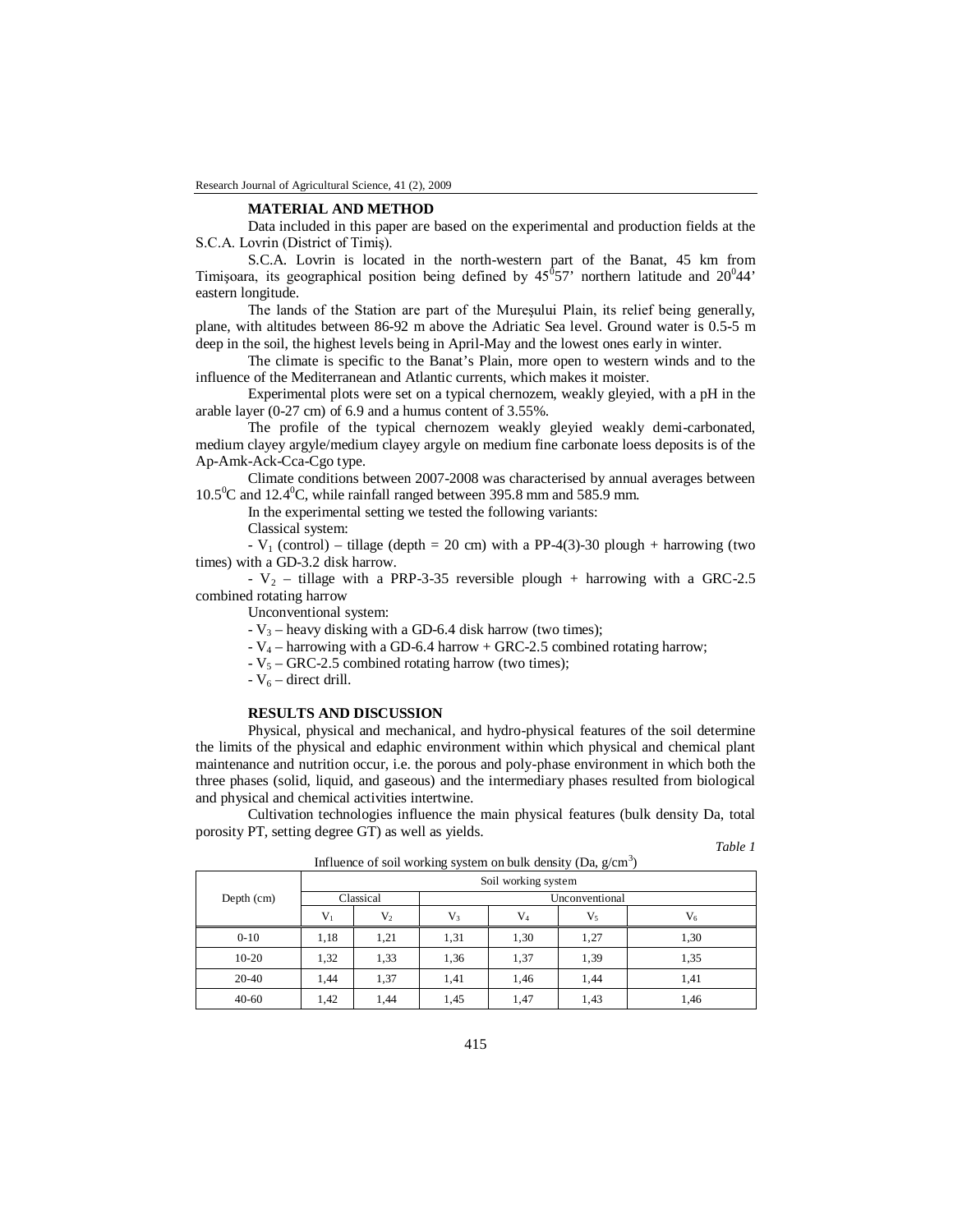*Table 2*

| Influence of soil working system on total porosity $(PT, %)$ |                     |                         |  |  |  |  |
|--------------------------------------------------------------|---------------------|-------------------------|--|--|--|--|
|                                                              |                     | Soil working system     |  |  |  |  |
|                                                              | Soil working system | <b>I</b> Inconventional |  |  |  |  |

| Depth (cm) | Soil working system |    | Unconventional |    |  |            |  |  |
|------------|---------------------|----|----------------|----|--|------------|--|--|
|            |                     |    |                |    |  |            |  |  |
| 0-10       |                     |    | 49             | 4ç |  | 40         |  |  |
| 10-20      | 48                  | 40 |                | 46 |  | - 4ω       |  |  |
| 20-40      | 44                  |    |                | 44 |  |            |  |  |
| 40-60      | 44                  |    | 44             |    |  | <u>. .</u> |  |  |

*Table 3*

Influence of soil working system on setting degree (GT, %)

|              | Soil working system |         |                |       |       |         |  |  |
|--------------|---------------------|---------|----------------|-------|-------|---------|--|--|
| Depth $(cm)$ | Classical           |         | Unconventional |       |       |         |  |  |
|              |                     |         |                |       |       |         |  |  |
| $0 - 10$     | $-0.58$             | $-3,86$ | 3,97           | 3,97  | 0.05  | 3,97    |  |  |
| $10-20$      | 5,93                | 5,93    | 7,89           | 9,85  | 11.34 | 5,93    |  |  |
| $20-40$      | 12,55               | 9,68    | 11.59          | 13,52 | 13,59 | 7,66    |  |  |
| $40 - 60$    | 12.55               | 12,55   | 14.70          | 16,25 | 13,55 | $-3,86$ |  |  |

The unconventional system aims at making agricultural production process efficient, at preserving and increasing soil fertility. Getting even yields or yields diminished with 5-10% compared to the classical system is considered more profitable, due firstly to the diminution of expenses on tillage, which has the greatest share in the classical system.

The soil working system and climate conditions have influenced yields in maize (Table 4). *Table 4*

|                |                                 |                     |         | Influence of soil working system on yield in maize |         |         |        |  |
|----------------|---------------------------------|---------------------|---------|----------------------------------------------------|---------|---------|--------|--|
|                |                                 | Soil working system |         |                                                    |         |         |        |  |
| No.            | Specification                   | Classical           |         | Unconventional                                     |         |         |        |  |
|                |                                 | V,                  | $V_{2}$ | V <sub>3</sub>                                     | $V_{A}$ | $V_{5}$ | $V_6$  |  |
|                | Standard grain<br>yield (kg/ha) | 8700<br>(Mt)        | 8870    | 8190                                               | 8350    | 8450    | 8400   |  |
| 2              | Relative yield (%)              | 100,00              | 101,95  | 94,13                                              | 95,97   | 97,12   | 96,55  |  |
| 3              | Difference in yield<br>(kg/ha)  | 100.00              | $+170$  | $-510$                                             | $-350$  | $-232$  | $-300$ |  |
| $\overline{4}$ | Significance of<br>differences  |                     |         |                                                    |         |         |        |  |

DL 5% = 506,37 kg/ha; DL 1% = 682,61 kg/ha; DL 0,1% = 906,01 kg/ha.

## **CONCLUSIONS**

- 1. Working the superficial layer (0-12 cm) with a heavy disk harrow and with a rotating harrow leads to values of bulk density equal to those in the classical system. Measurements confirm that minimal soil work and no-tillage result in a more set soil that did not negatively influence crop development.
- 2. Total porosity in all variants is within optimal values for the type of soil in the experimental field, significant differences being recorded only in the superficial layer (0-10 cm).
- 3. Values in setting degree confirm moderate setting of the soil correlated with physical features of the soil without becoming a limiting factor of the development of plant root system.
- 4. Grain maize yield has values between 8,190-8,450 kg/ha in minimal work